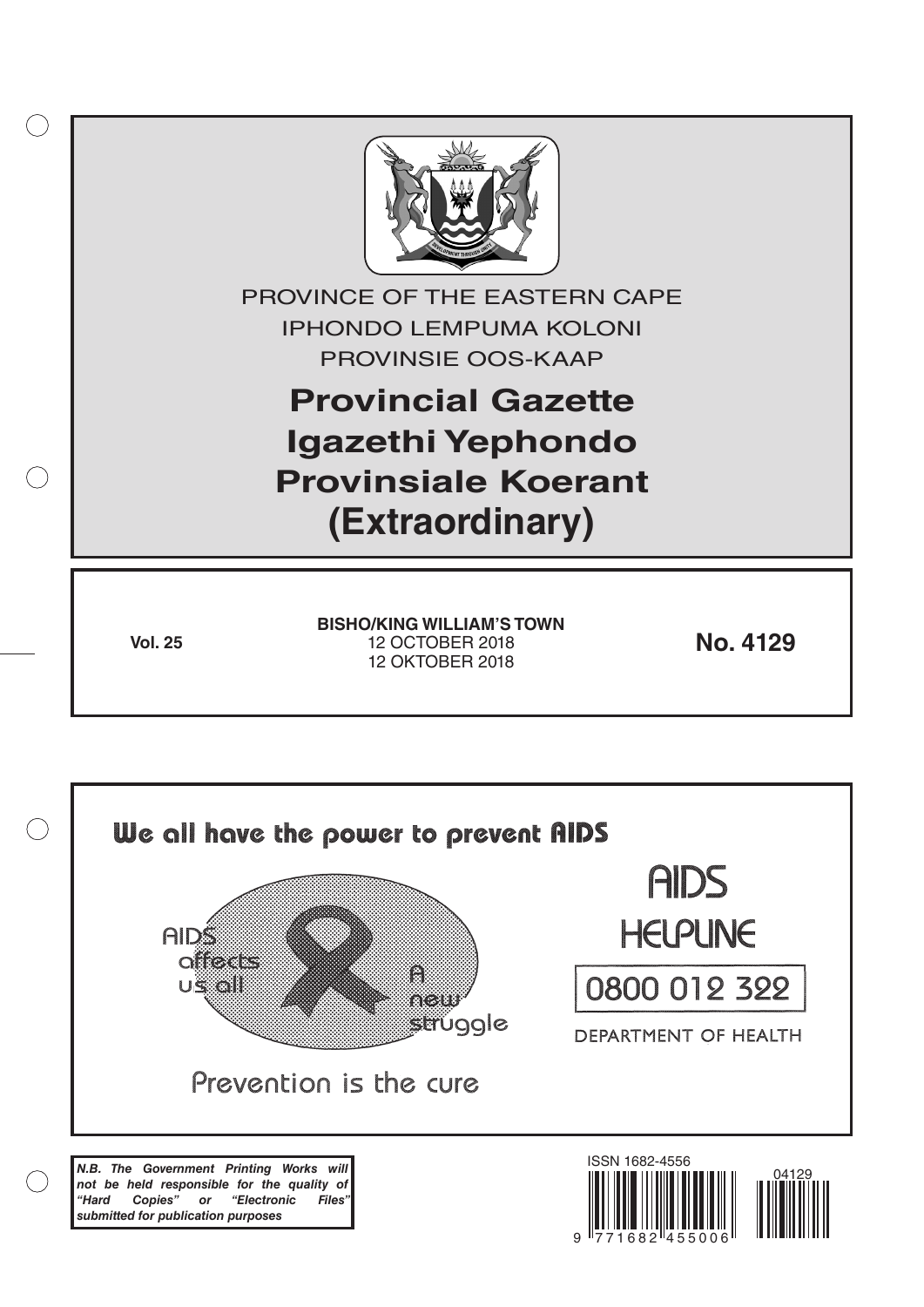# **IMPORTANT NOTICE:**

**The GovernmenT PrinTinG Works Will noT be held resPonsible for any errors ThaT miGhT occur due To The submission of incomPleTe / incorrecT / illeGible coPy.**

**no fuTure queries Will be handled in connecTion WiTh The above.**

#### **CONTENTS**

|     |                                                                                                            | Gazette<br>No. | Page<br>No. |
|-----|------------------------------------------------------------------------------------------------------------|----------------|-------------|
|     | LOCAL AUTHORITY NOTICES • PLAASLIKE OWERHEIDS KENNISGEWINGS                                                |                |             |
| 225 | Disaster Management Act (57/2002): Extension of Local State of Disaster as published in Provincial Gazette | 4129           |             |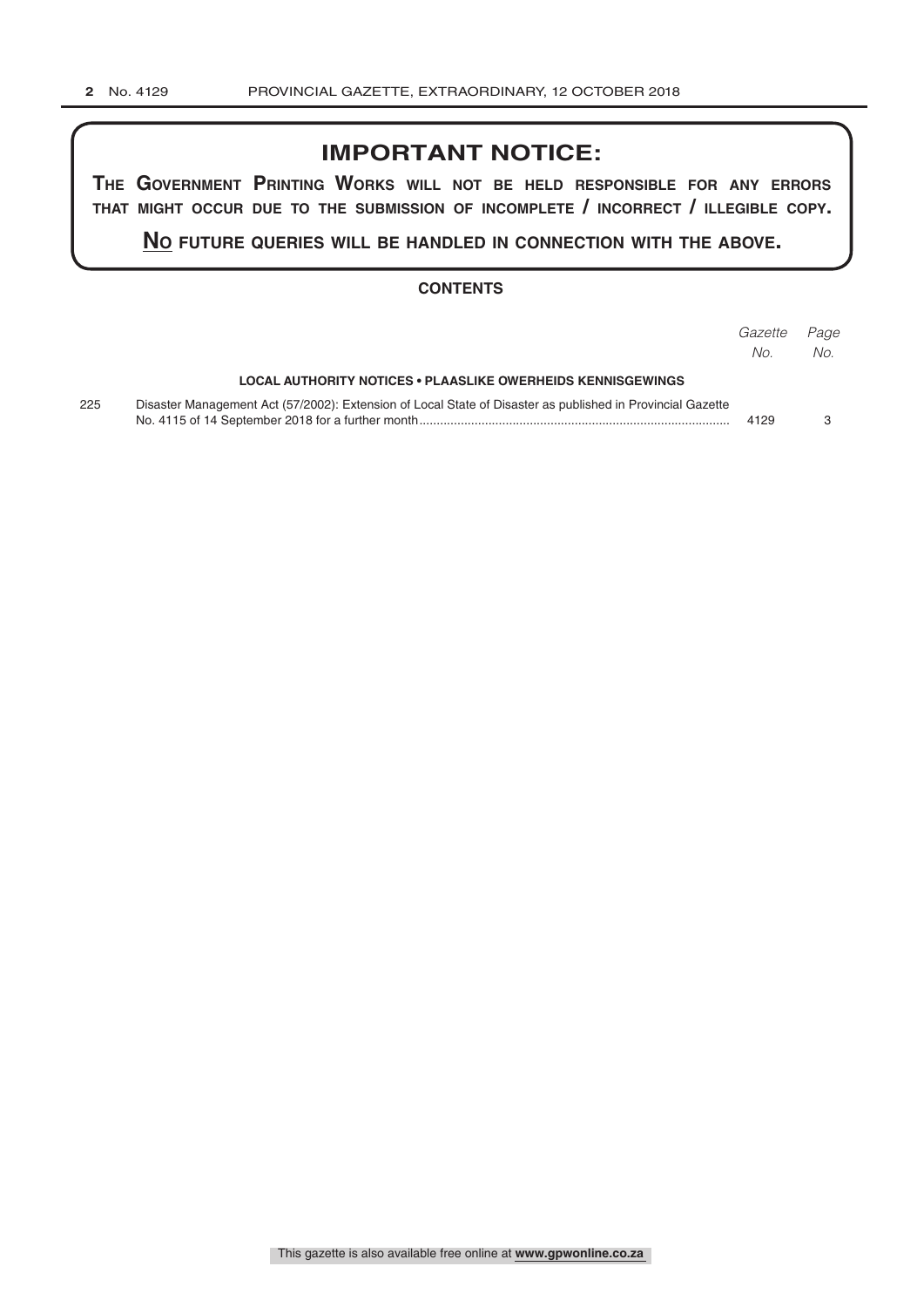# Local Authority Notices • Plaaslike Owerheids Kennisgewings

### **LOCAL AUTHORITY NOTICE 225 OF 2018**

# **PROVINCE OF THE EASTERN CAPE**

# **KOUGA LOCAL MUNICIPALITY (EC108)**

# **PROVINCIAL NOTICE 133/2018**

# **EXTENSION OF LOCAL STATE OF DISASTER DECLARATION**

# **DISASTER MANAGEMENT ACT NO. 57 OF 2002**

The Kouga Local Municipality hereby, in terms of Section 55(5)(c) of the Disaster Management Act No. 57 of 2002, due to the prevailing drought conditions extend the Declaration of Local State of Disaster as published in the Provincial Gazette No. 4115 of 14 September 2018 for a further month.

**C. DU PLESSIS** Jeffreys Bay **MUNICIPAL MANAGER** 6330

P.O. Box 21

**FOR PUBLICATION:**

**Provincial Government Gazette**